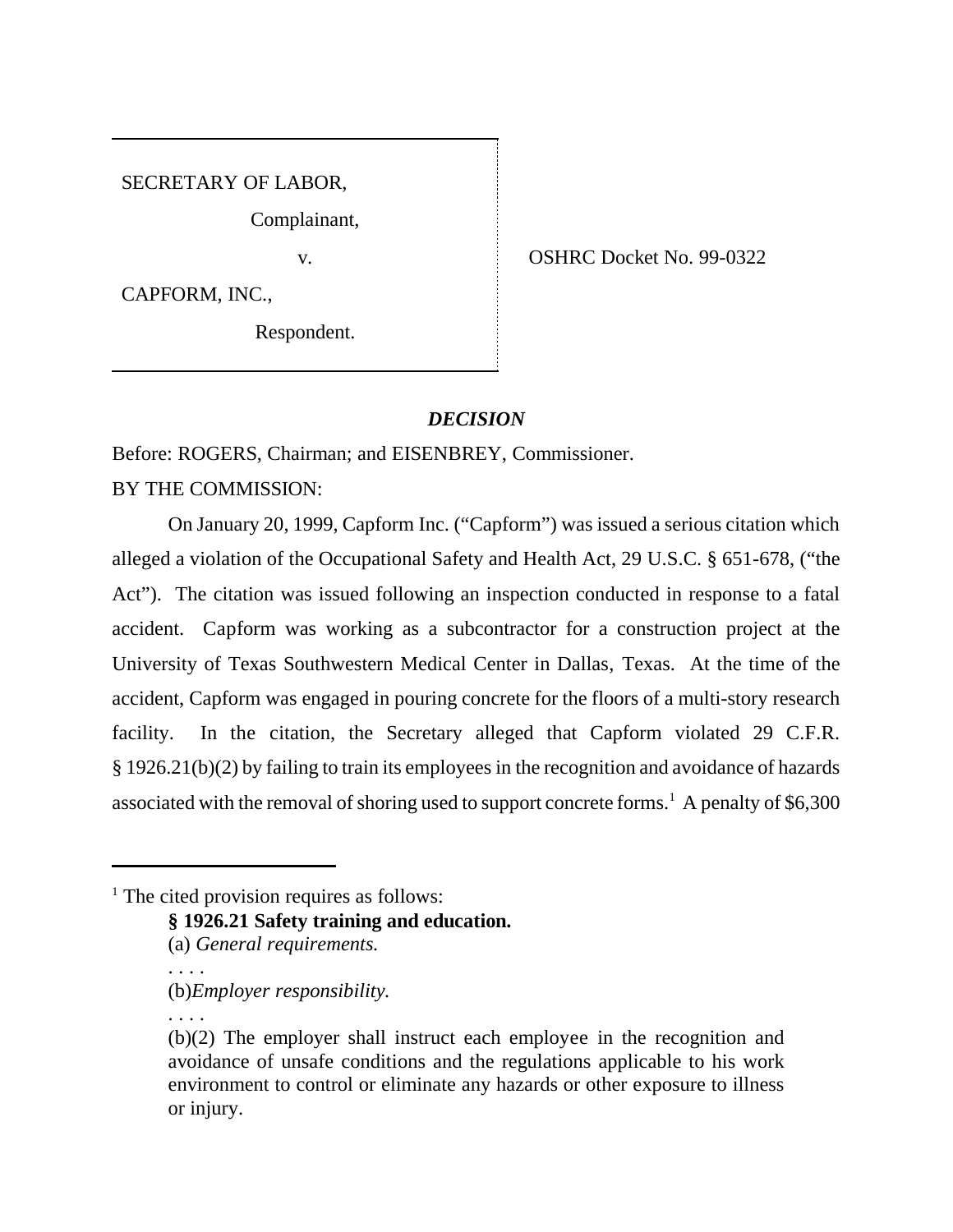was proposed for the serious violation. Judge Robert A. Yetman affirmed the training violation and assessed the proposed penalty amount. We affirm the judge's decision.

### **BACKGROUND**

In order to create the floors of the research facility, Capform poured concrete over reinforced steel bars and into forms supported by a structure of plywood and beams that rested on metal scaffolding. After the concrete dried, this support structure was removed in two stages, a process known collectively as "stripping." First, two 4x4 wood beams were bound together to create 13-foot long posts that were supported by screw jacks, known as "Ellis jacks." Six of these Ellis jacks and posts were placed upright in pairs underneath each 8x15 section of the floor. With the plywood structure temporarily supported by the posts, the metal scaffolding was then removed.

Before next removing the plywood structure and posts, the entire work area was cleared of all but two of Capform's employees and marked off with yellow ("Caution") or red ("Danger") tape. The two employees, standing about 28 feet apart and each equipped with a "nena," a 12-foot long metal pole with a flat metal plate welded to one end, then simultaneously pulled on the Ellis jacks at the bottom of a pair of posts. By pulling at the same time, the posts fell away from the employees, landing in the area between them. When the last pair of posts was removed from a given section of the floor, the posts, as well as the entire supporting plywood structure, collapsed into the area between the two workers. This had been Capform's standard stripping procedure since 1978 and was, according to compliance officer Gloria Jones, consistent with industry practice.

On August 11, 1998,<sup>2</sup> Refugio Trejo was a member of Capform's carpentry crew. He had been employed by Capform as a carpenter's helper at the Dallas worksite since June 25,

 $2$  Although the citation lists the accident date as August 9, 1998, witnesses for both parties testified that the accident occurred on August 11, 1998.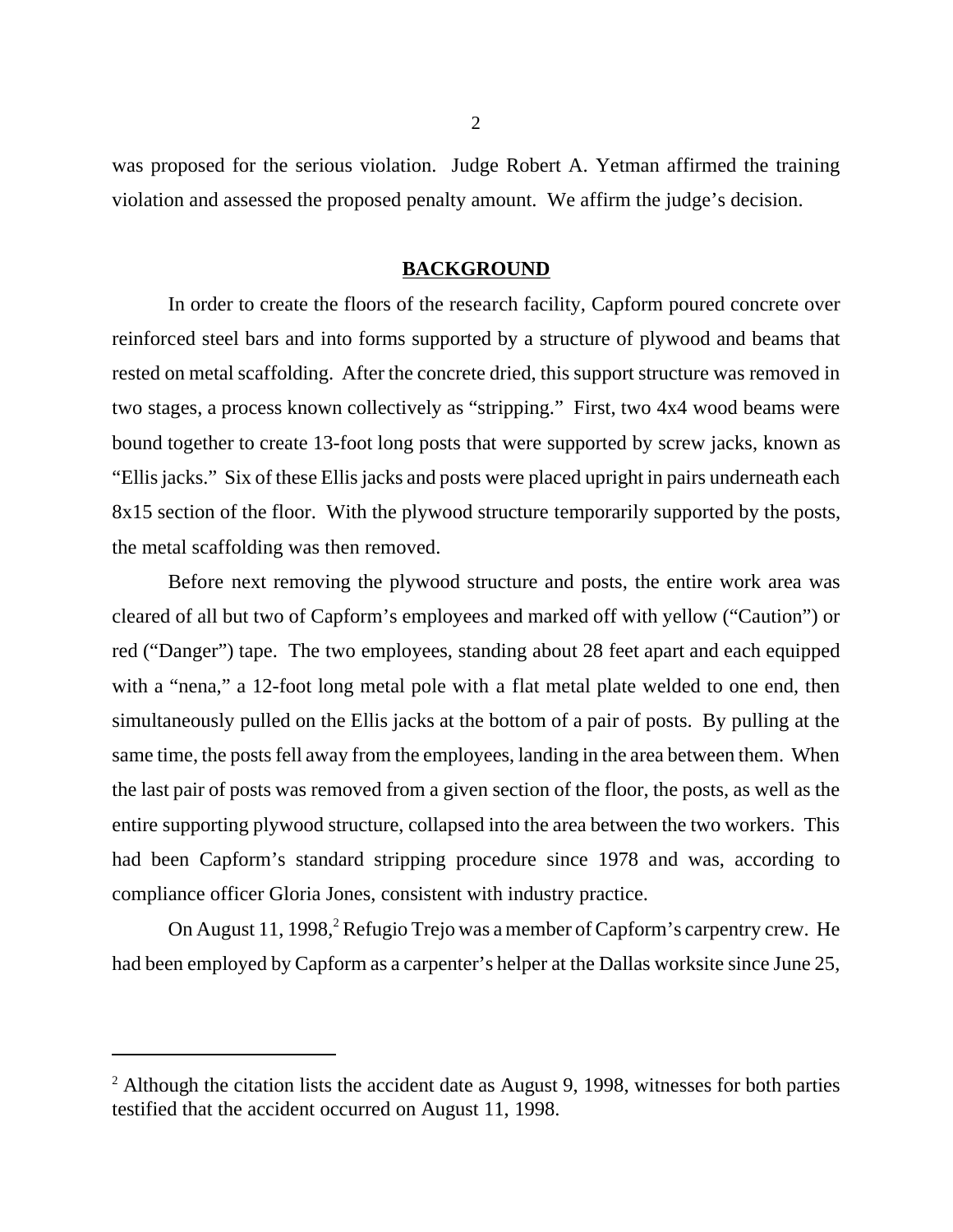1998.<sup>3</sup> The carpentry crew, also known as the "columns and forms" crew, was responsible for setting up concrete forms in preparation for a pour. On this particular day, Capform's stripping foreman, Nicholas Salas, asked the foreman of the carpentry crew for additional workers to assist in the stripping operation because he was shorthanded. The carpentry foreman, known in the record only as Ciro, sent Salas three workers who had already completed their day's work, including Refugio Trejo and his brother, Jose Trejo.<sup>4</sup> Salas, who had served as a stripping foreman at Capform for six years, testified that this was the first time he had ever worked with the Trejo brothers.

Before beginning the operation, Salas gave the Trejos oral instructions in Spanish regarding the stripping procedure. Specifically, Salas testified that he told the Trejos to pull back on the Ellis jacks with the nena, to be careful, and to stay as far away as possible to avoid the materials falling from overhead when the last pair of posts was removed. Although Salas also claimed that he told the Trejos not to push in on the Ellis jacks with the nena because the posts could fall on them, there is conflicting evidence in the record as to whether Salas gave such an instruction.<sup>5</sup> Finally, Salas testified that Capform trains all of its employees to ask a foreman how to proceed when faced with an unfamiliar situation, an instruction which he claimed to have stated on the day of the accident.

 $^3$  Mr. Trejo had previously been employed by Capform as a laborer in 1994, but it is not clear how long he was employed by the company at that time.

<sup>&</sup>lt;sup>4</sup> Jose Trejo testified that he had worked for Capform for four years, had performed stripping duties during the first year of his employment, and had received instructions in the stripping operation at that time.

<sup>&</sup>lt;sup>5</sup> The Secretary argues that the evidence is sufficient to conclude that Salas failed to give any warning regarding the hazards of pushing in on the Ellis jacks, and that this failure violated the requirements of the standard. The judge, however, did not resolve this conflict in the evidence, either as to whether Salas ever explicitly instructed the Trejo brothers not to push in on the Ellis jacks or whether he warned them of the particular hazards of doing so. Accordingly, the judge did not base his conclusion that the instructions were inadequate on any deficiency concerning an instruction not to push. In view of our conclusion that the standard was otherwise violated, we also do not address this argument.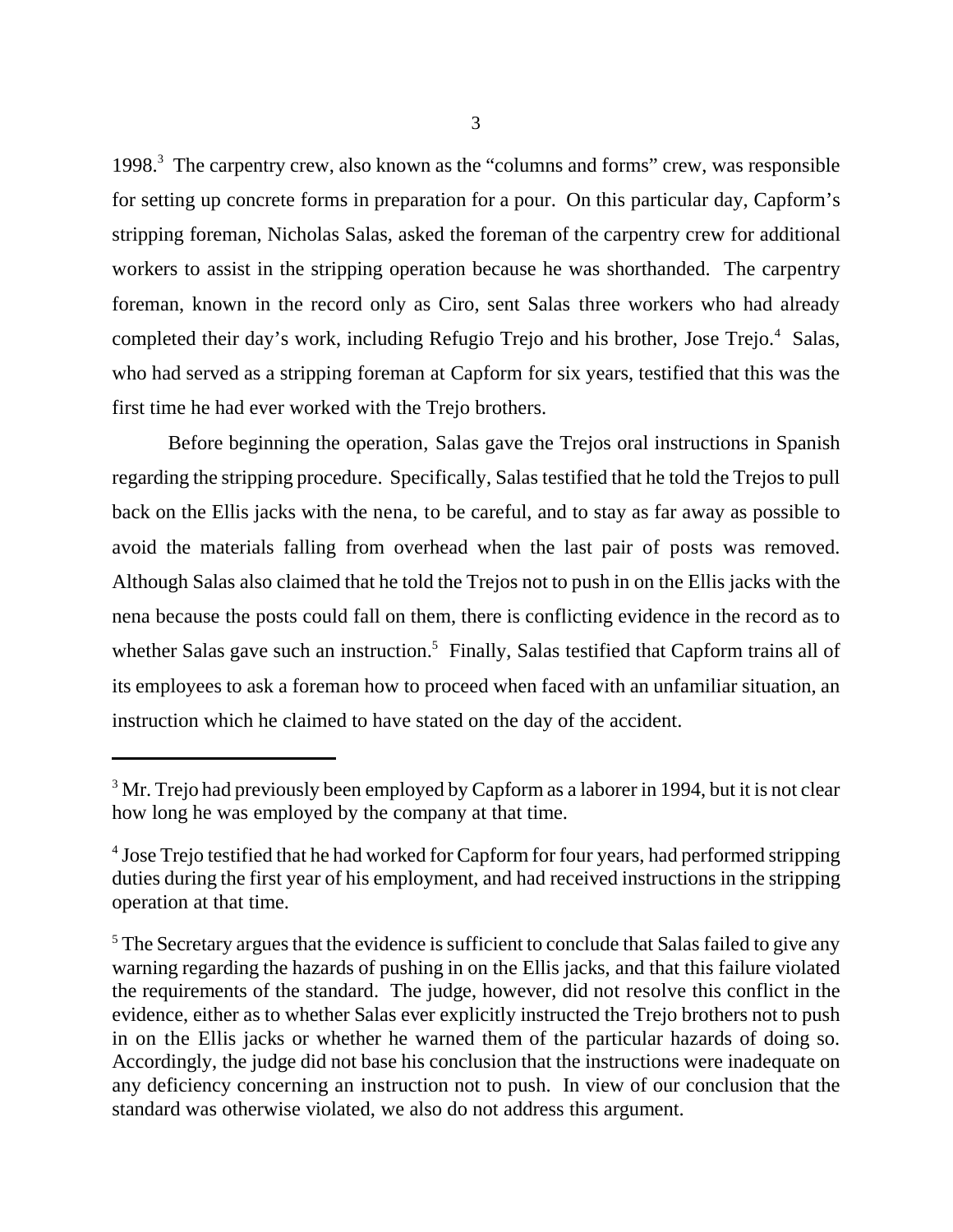After 15 to 20 minutes of instruction, Salas observed the Trejo brothers successfully remove three pairs of posts from one section of the floor before leaving the area to work in another location. The accident occurred when Refugio Trejo subsequently encountered a post whose close proximity to a raised elevator shaft covering made it impossible for him to pull back on the Ellis jack with his nena. Instead, Mr. Trejo pushed in on the Ellis jack and the post fell towards him, fatally striking him in the head.

#### **DISCUSSION**

### **I. Did the judge err in affirming the training violation?**

Under § 1926.21(b)(2), "an employer must instruct its employees in the recognition and avoidance of those hazards of which a reasonably prudent employer would have been aware." *Pressure Concrete Constr. Co.*, 15 BNA OSHC 2011, 2015, 1991-93 CCH OSHD ¶ 29,902, p. 40,810 (No. 90-2668, 1992). *See also El Paso Crane & Rigging Co.*, 16 BNA OSHC 1419, 1424, 1993-95 CCH OSHD ¶ 30,231, p. 41,620 (No. 90-1106, 1993) (to prove a violation of § 1926.21(b)(2), Secretary must show that employer "failed to provide the instructions which a reasonably prudent employer would have given in the same circumstances"). Employees must be given instructions on "(1) how to recognize and avoid the unsafe conditions which they may encounter on the job, and (2) the regulations applicable to those hazardous conditions." *Superior Custom Cabinet Co.*, 18 BNA OSHC 1019, 1020, 1995-97 CCH OSHD ¶ 31,422, p. 44,416 (No. 94-200, 1997), *aff'd without published opinion*, 158 F.3d 583 (5th Cir. 1998); *Concrete Constr. Co.*, 15 BNA OSHC 1614, 1619, 1991-93 CCH OSHD ¶ 29,681, p. 40,243 (No. 89-2019, 1992). An employer's instructions must be "specific enough to advise employees of the hazards associated with their work and the ways to avoid them" and modeled on any applicable standards. *El Paso Crane*, 16 BNA OSHC at 1425 nn. 6 & 7, 1993-95 CCH OSHD at p. 41,621 nn. 6 & 7.

It is undisputed that at the time of the accident, Capform did not have a written policy or written instructions regarding the stripping operation, and there was nothing in the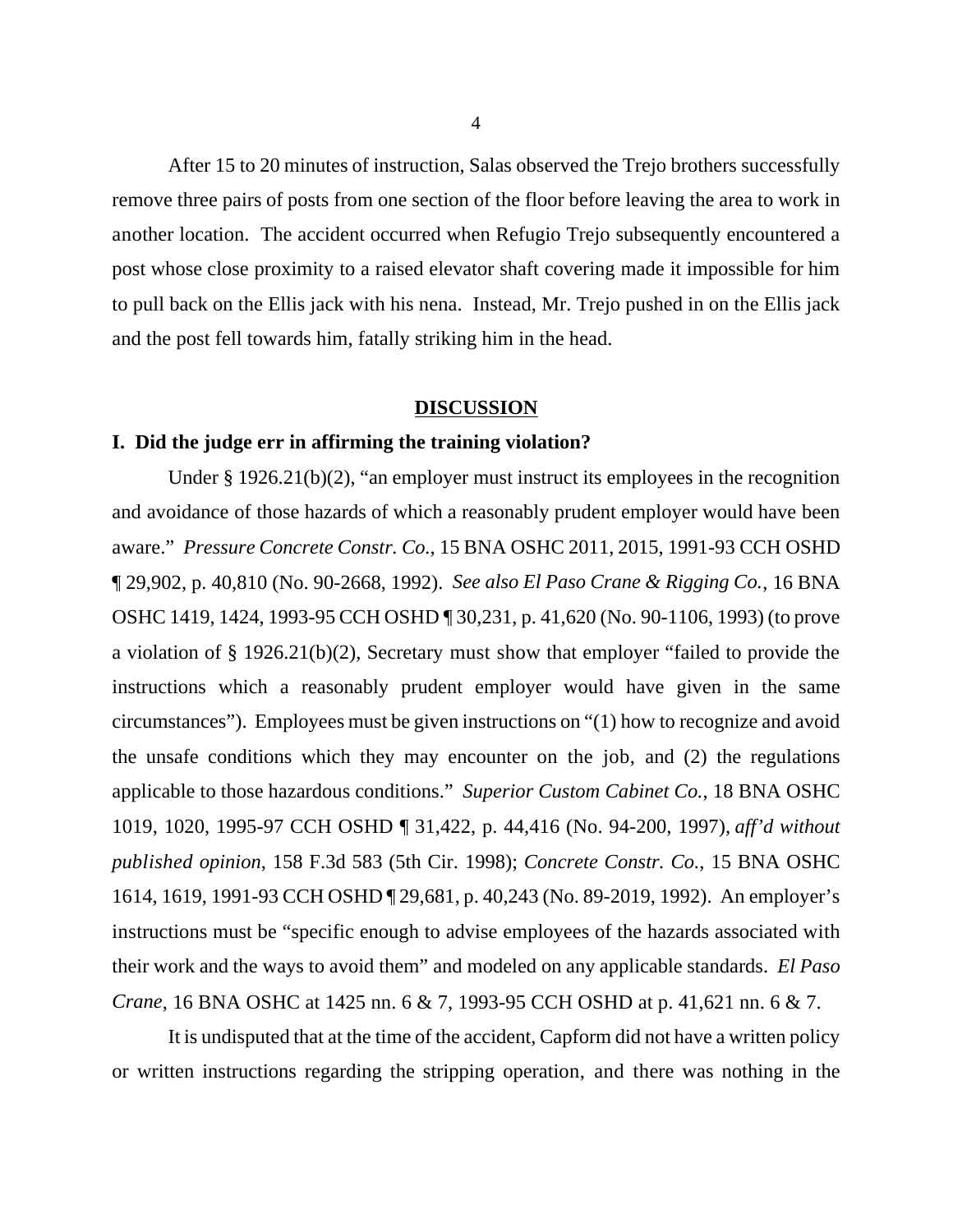company's safety manual which addressed the operation.<sup>6</sup> However, as the Commission has stated, "section 1926.21(b)(2) does not limit the employer in the method by which it may impart the necessary training." *Concrete Constr.*, 15 BNA OSHC at 1620, 1991-93 CCH OSHD at p. 40,243. *See also GEM Industrial, Inc.*, 17 BNA 1861,1863 n.5, 1995-97 CCH OSHD ¶ 31,197, p. 43,688 n.5 (No. 93-1122, 1996), *aff'd*, 149 F.3d 1183 (6th Cir. 1998) (Commission does not require safety rules to be written as long as rules are clearly and effectively communicated to employees). Here, there is no dispute that on the day of the accident, the Trejo brothers were given some oral instructions regarding the stripping operation. The question is whether those instructions adequately identified the hazards generally associated with stripping, as well as those reasonably anticipated to be encountered in the particular circumstances confronting the Trejos, including the ways in which those hazards could be avoided. *See El Paso*, 16 BNA OSHC at 1425, n.7, 1993-95 CCH OSHD at p. 41,621, n.7 ("employers must make their rules specific enough to advise employees of the hazards associated with their work and the ways to avoid them").

The judge concluded that Capform's "supervisory personnel failed to provide the safety training contemplated by the standard" based on Capform's failure to instruct in "the proper method for removing Ellis jacks that could not be pulled out due to immovable obstructions."<sup>7</sup> We agree. Salas inspected the employees' work area on the day of the

<sup>&</sup>lt;sup>6</sup> According to foreman Salas, Capform had never addressed the stripping operation during weekly toolbox meetings, and the meeting outlines which Capform introduced into evidence do not include stripping as one of the topics covered. Although Jose Trejo indicated that stripping was "talk[ed] about" during weekly safety meetings, he did not elaborate.

 $<sup>7</sup>$  The judge faulted carpentry foreman Ciro, as well as stripping foreman Salas, for this lack</sup> of training based on testimony from safety director Wallace that during his accident investigation, he had interviewed a foreman who was standing three to four feet away from Refugio Trejo at the time of the accident. Since foreman Salas had already left the area, the judge concluded that the foreman in question must have been Ciro and also "inferred that Ciro either instructed or observed the Trejo brothers install the jack in close proximity to the covered elevator shaft opening . . . ." However, there is nothing definitive in the record to (continued...)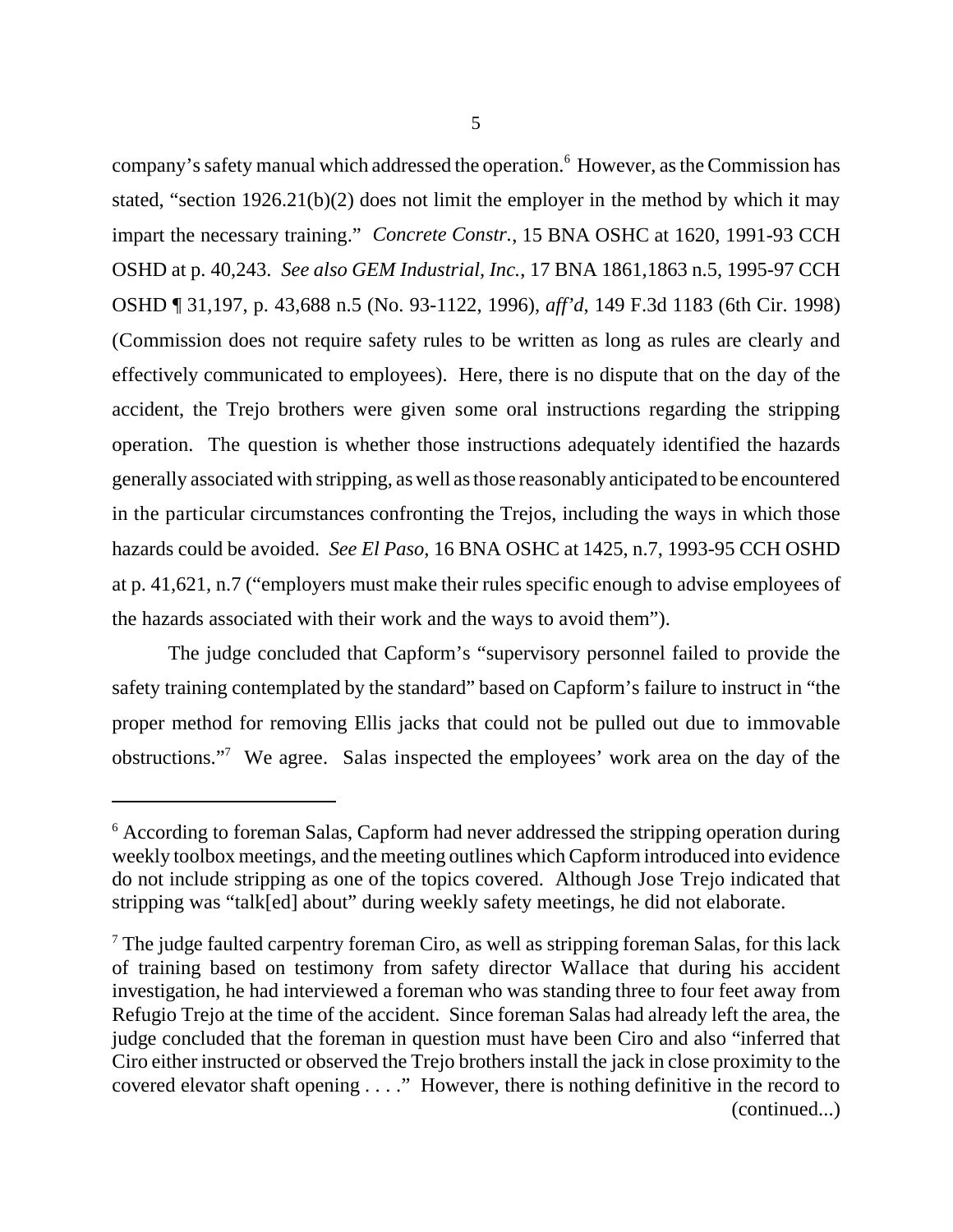accident prior to beginning the stripping operation and noticed the elevator shaft covering located under the area to be stripped. He therefore should have anticipated that it might not be possible for the employees to remove all of the posts required for the stripping operation in the manner in which he had instructed. As the Commission has stated, an employer "must make a reasonable effort to anticipate the particular hazards to which its employees may be exposed in the course of their scheduled work." *Automatic Sprinkler Corp.*, 8 BNA OSHC 1384, 1387, 1980 CCH OSHD ¶ 24,495, p. 29,926 (No. 76-5089, 1980).

At the hearing, Salas readily identified two methods of removing Ellis jacks that could not be pulled out with a nena: "tie a rope on the bottom and pull, or get . . . two 2 by 4's nailed together and hit them on the bottom [from] . . . at least 20 feet away." In fact, when asked about the "*first thing*" Refugio Trejo should have done "upon seeing that there was a problem," Salas simply replied: "Tie a rope on the bottom and pull it." (Emphasis added). Under these circumstances, including the inherently hazardous nature of the stripping operation and Refugio Trejo's apparent unfamiliarity with the stripping procedure, $^8$  we find Salas should have instructed the Trejos regarding an alternative method for removing an Ellis jack that could not be pulled out in the usual manner. *See E.L. Davis*, 16 BNA OSHC at 2048, 1993-95 CCH OSHD at p. 42,339 (violation of § 1926.21(b)(2) affirmed where

 $7$ (...continued)

establish that Ciro, who did not testify at the hearing, played any role in the events surrounding the accident, other than to lend three of his crew members to foreman Salas for the stripping operation. Accordingly, we focus our discussion of the alleged violation on foreman Salas and whether his instructions to the Trejos satisfied the requirements of the cited standard.

<sup>&</sup>lt;sup>8</sup> As noted, Jose Trejo testified that he had previously performed stripping work for Capform and had received stripping instructions at that time. However, it is not clear from the record whether Refugio Trejo had ever performed stripping work during his previous employment with Capform or whether he had ever received instructions regarding the stripping operation prior to the day of the accident. Although Salas testified that only employees who had worked for Capform for at least four months were permitted to perform stripping work, he apparently made no attempt to determine whether the Trejos had prior stripping experience despite the fact that he had never worked with them before.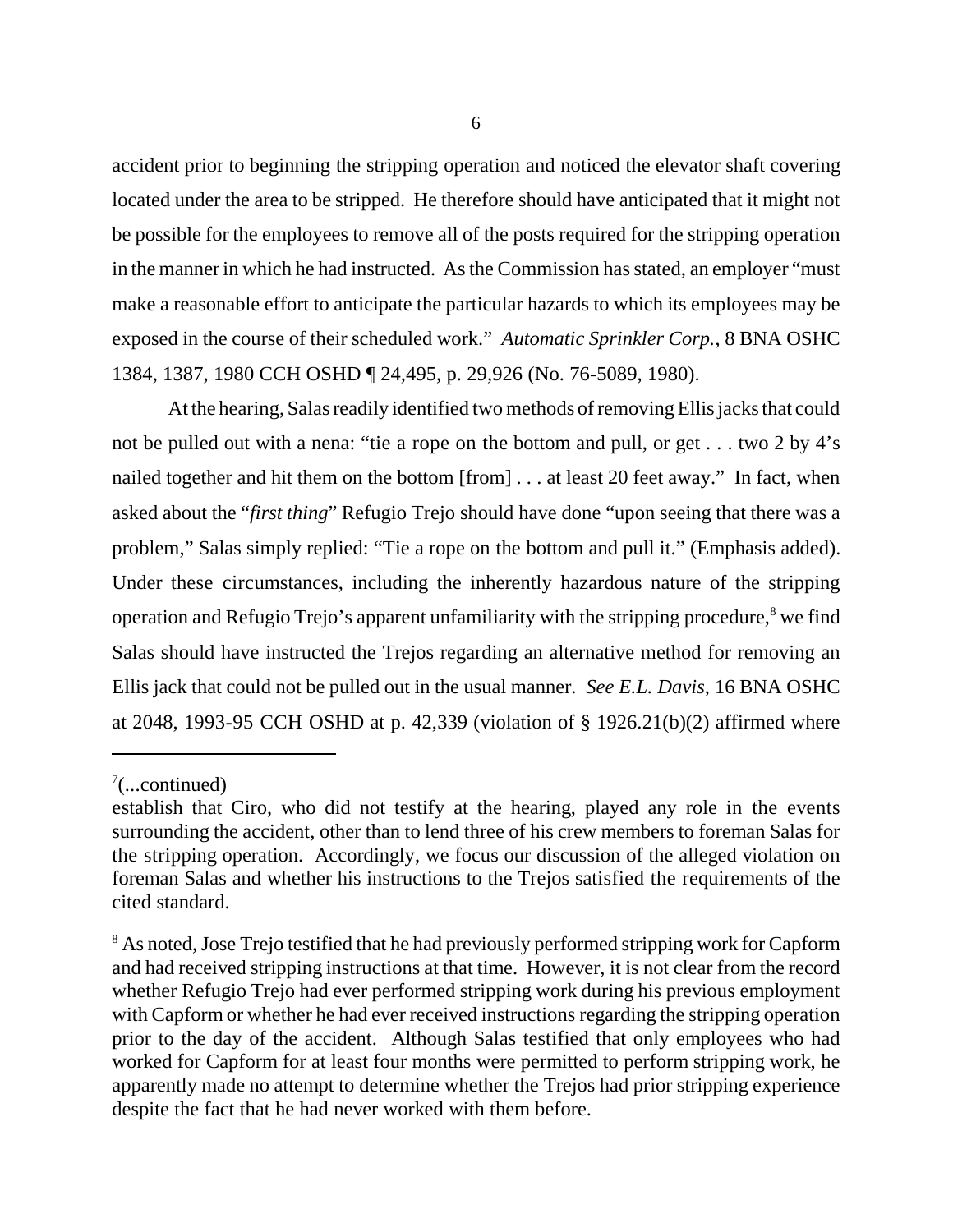instructions lacked required specificity and completeness). *See also National Industrial Constructors, Inc. v. OSHRC*, 583 F.2d 1048, 1056 (8th Cir. 1978) (violation of § 1926.21(b)(2) affirmed where foreman was aware of hazardous activity but did not instruct employees accordingly). Because the Trejos were not given instructions in the methods identified by Salas, or any other method that would have enabled them to safely remove an Ellis jack under these circumstances, we affirm the violation of § 1926.21(b)(2).

# **II. Did the judge err in finding that Capform had failed to establish the affirmative defense of unpreventable employee misconduct?**

To establish unpreventable employee misconduct, an employer must prove that it has: (a) established work rules designed to prevent the violation, (b) adequately communicated those work rules to its employees, (c) taken steps to discover violations, and (d) effectively enforced the rules when violations were discovered. *American Sterilizer Co.*, 18 BNA OSHC 1082, 1087, 1995-97 CCH OSHD ¶ 31,451, p. 44,485 (No. 91-2494, 1997). In rejecting Capform's allegation of this affirmative defense with respect to Refugio Trejo's conduct, the judge found that the company lacked written safety procedures for the stripping operation and had failed to conduct regular toolbox meetings on stripping.

However, the § 1926.21(b)(2) violation affirmed here is based not upon Refugio Trejo's actions, but on foreman Salas's failure to provide the required training. Therefore, establishing employee misconduct under these circumstances would require Capform to show that *Salas* had violated company work rules in failing to provide the necessary training. *See CMC Electric*, 18 BNA OSHC 1737, 1738-39 (No. 96-0169, 1999), *aff'd in relevant part*, 221 F.3d 861 (6th Cir. 2000) (to establish that § 1926.21(b)(2) violation was the result of unpreventable employee misconduct, employer must show that person assigned to instruct failed to give the instruction). Capform has not made this claim here, and the record does not support such a showing. For these reasons, we affirm the judge's decision to reject Capform's affirmative defense.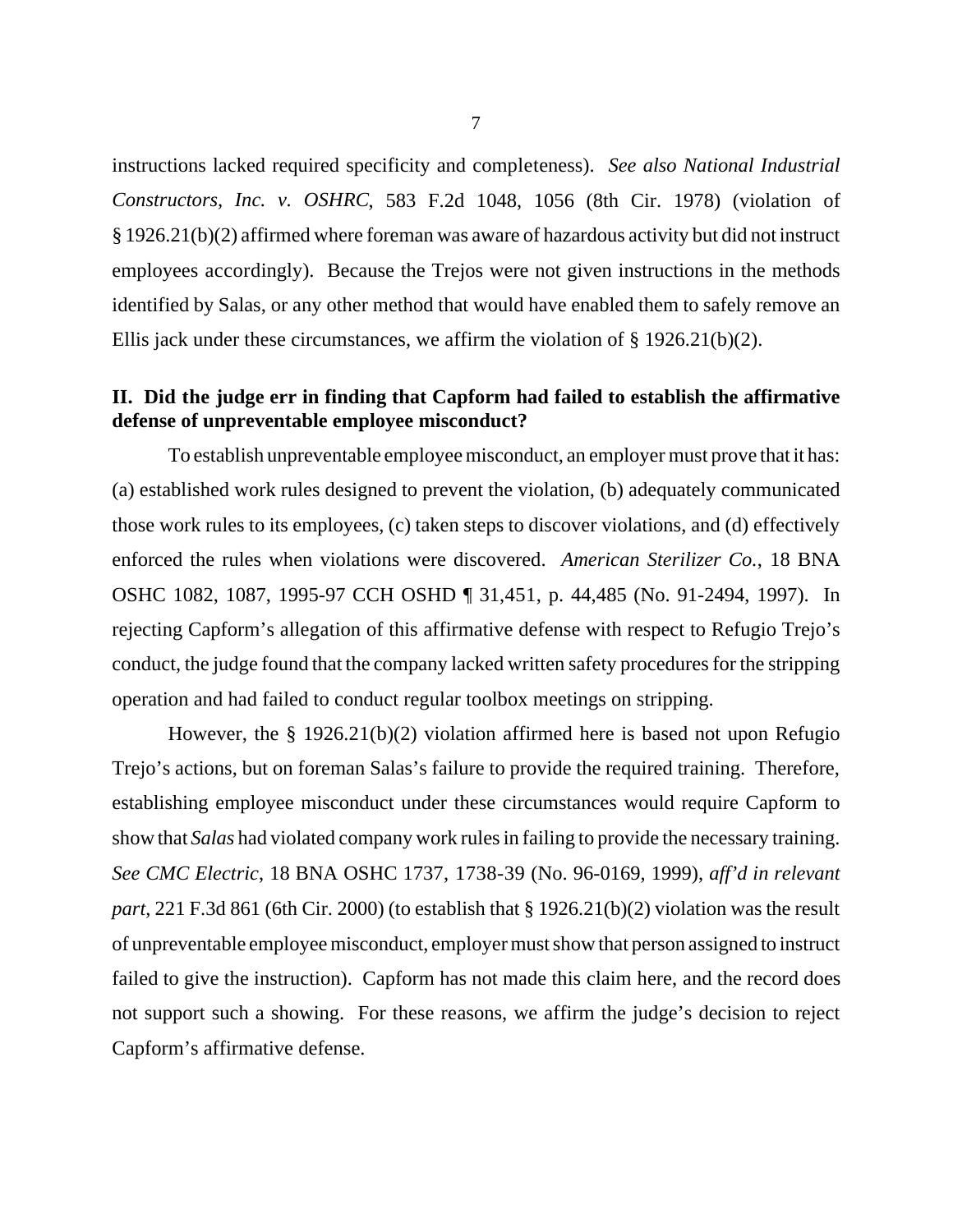### **III. Did the judge err in assessing a penalty of \$6,300?**

Section 17(j) of the Act, 29 U.S.C. § 666(j), requires that when assessing penalties, "due consideration" must be given to the employer's size, the gravity of the violation, the good faith of the employer, and any prior history of violations. In assessing the proposed penalty of \$6,300, the judge stated: "[I]t is clear that the [training] violation presents a high gravity factor. Furthermore, there is nothing in this record which supports a reduction of a penalty due to the Respondent's size or good faith."<sup>9</sup> Capform disputes the judge's characterization of the violation as "high gravity" and argues that reductions for both good faith and lack of history are warranted.<sup>10</sup> For the following reasons, we affirm the judge's penalty assessment.

 Gravity is typically the most important factor in determining an appropriate penalty and depends upon the number of employees exposed, the duration of the exposure, the precautions taken against injury, and the likelihood that any injury would result. *J.A. Jones Constr. Co.*, 15 BNA OSHC 2201, 2214, 1991-93 CCH OSHD ¶ 29,964, p. 41,033 (No. 87- 2059, 1993). Here, there is no question that the stripping operation is an inherently dangerous work activity, and therefore, the potential for serious injury or even death, as this case demonstrates, is significant. Capform's failure to provide sufficiently detailed instructions to the employees performing this hazardous work directly increased these risks.

Capform argues that the precautions it has taken to address the hazardous nature of the stripping operation, such as removing all nonessential employees from the work area and marking it off with warning tape, support reducing the gravity of the training violation. *See, e.g., New Age, Inc.*, 18 BNA OSHC 1742, 1743, 1999 CCH OSHD ¶ 31,810, p. 46,704 (No. 98-0415, 1999) (gravity ameliorated by employer's partial fall hazard protection efforts).

<sup>&</sup>lt;sup>9</sup> At the hearing, the Secretary introduced no evidence regarding how the proposed penalty was calculated. Compliance officer Jones testified that she did not calculate the penalty herself nor did she participate in its calculation.

 $10$  Capform, which employs approximately one thousand workers, does not challenge the penalty assessment based upon its size.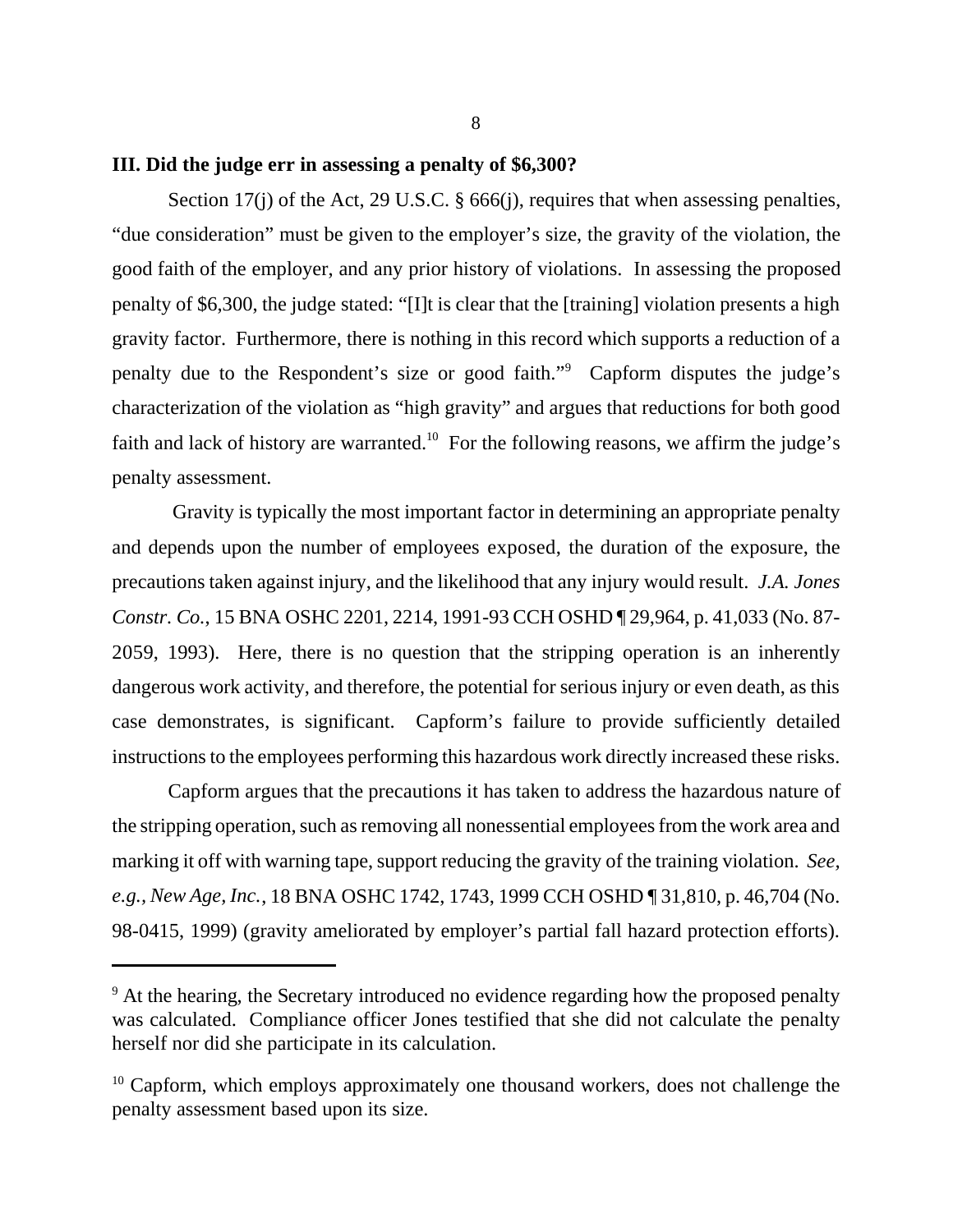While these measures limited the number of employees exposed, the hazard facing the two employees who were exposed remained grave. Under these circumstances, we agree with the judge's characterization of the violation as high gravity.

With regard to good faith, the Commission has given consideration to various factors including the employer's safety and health program and its commitment to assuring safe and healthful working conditions. *Nacirema Operating Co.*, 1 BNA OSHC 1001, 1971-73 CCH OSHD ¶ 15,032 (No. 4, 1972). Here, the record shows that at the time of the accident, Capform had a comprehensive written safety program, as well as a written enforcement program. In the six months prior to the accident, Capform also conducted weekly toolbox meetings covering a range of general safety topics. However, as previously noted, neither Capform's safety program nor the outlines from its toolbox meetings addressed the stripping operation. In addition, the instructions that Capform did provide were insufficient under § 1926.21(b)(2), a violation which we have already characterized as high gravity. Under these circumstances, we find that a reduction for good faith would be inappropriate.

Finally, with regard to prior history, Capform claims that "[t]he record is devoid of any evidence of Capform being cited by OSHA in the past for failing to warn its employees of the hazards associated with the removal of shoring, or for violations of any other OSHA regulations." We note that Capform also speculates that a 10% reduction for lack of prior history may have already been given by the Secretary in calculating the proposed penalty of \$6,300. While there is nothing in the record to verify this contention, if true, an additional reduction for the same penalty factor would be inappropriate. Moreover, given the high gravity of this violation, we do not find that any further penalty reduction is warranted. Accordingly, we agree with the judge that a \$6,300 penalty is appropriate.

### **ORDER**

We affirm a violation of § 1926.21(b)(2) and assess a penalty of \$6,300 (Serious Citation 1, Item 1).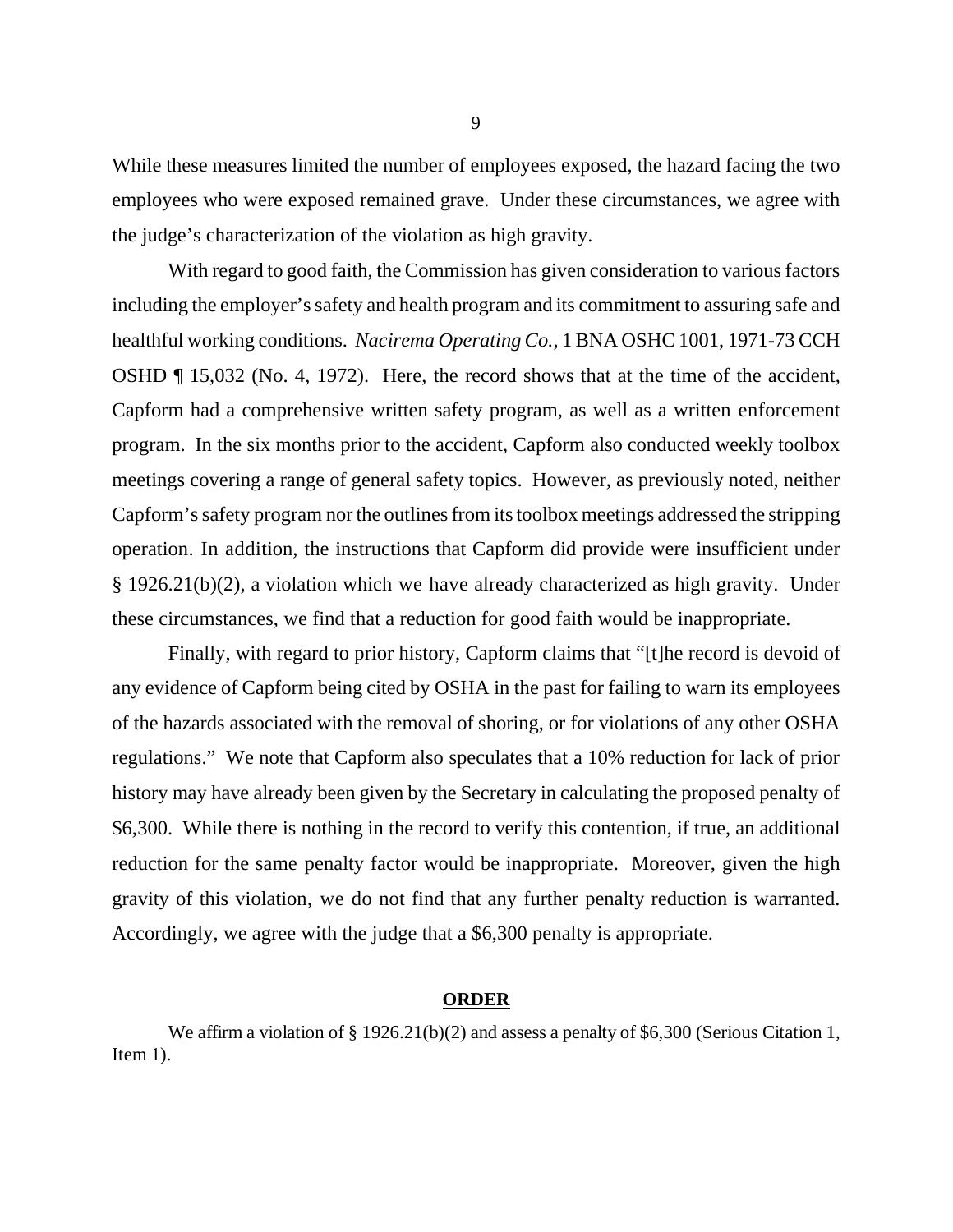/s/

Thomasina V. Rogers Chairman

/s/

Ross Eisenbrey Commissioner

Dated: March 26, 2001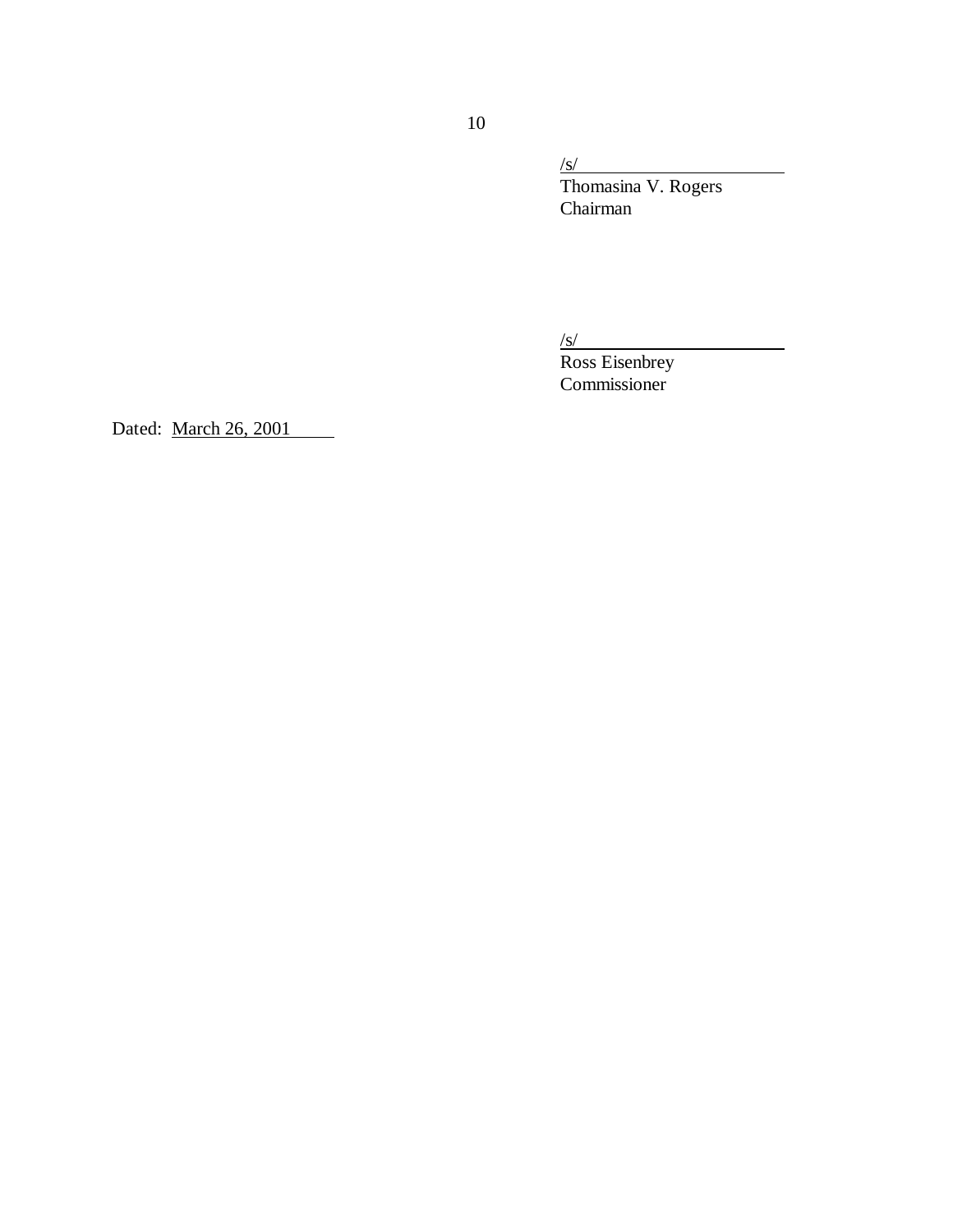#### SECRETARY OF LABOR,

Complainant,

#### v. **CONFIDENT 1 OSHRC DOCKET NO. 99-0322**

CAPFORM, INC. and its successors,

Respondent.

#### APPEARANCES:

For the Complainant: David Q. Jones, Esq., Office of the Solicitor, U.S. Department of Labor, Dallas, Texas.

For the Respondent: John Smart, Esq., Winstead Sechrest & Minick, P.C., Dallas, Texas.

Before: Administrative Law Judge: Robert A. Yetman

### **DECISION AND ORDER**

This proceeding arises under the Occupational Safety and Health Act of 1970 (29 U.S.C. Section 651 *et seq.*; hereafter called the "Act").

Respondent, CAPFORM, INC. (Capform), at all times relevant to this action maintained a place of business in Carollton, Texas, and was engaged in the construction business. Respondent admits it is an employer engaged in a business affecting commerce and is subject to the requirements of the Act.

As a result of an investigation of Respondent's worksite located in Dallas, Texas, conducted by representatives of the Occupational Safety and Health Administration, a citation was issued on January 20, 1999 alleging one serious violation of the standard set forth at 29 C.F.R. §1926.21(b)(2) with a proposed penalty of \$6,300.00. Respondent filed a timely notice of contest and a complaint and answer have been filed with this Commission. At the commencement of the hearing, the parties submitted the following stipulations:

- A. Capform, Inc. is a business engaged in concrete form work, and its business operations affect interstate commerce.
- B. Capform, Inc. is subject to the jurisdiction of the Federal Occupational Safety and Health Act of 1970, 29 U.S.C. §§ 801 *et seq.*
- C. The Administrative Law Judge has jurisdiction in this matter.
- D. The subject citations were properly served by a duly authorized representative of the Secretary upon an agent of Respondent on the date and place stated therein, and may be admitted into evidence for the purpose of establishing their issuance, and not for the truthfulness or relevancy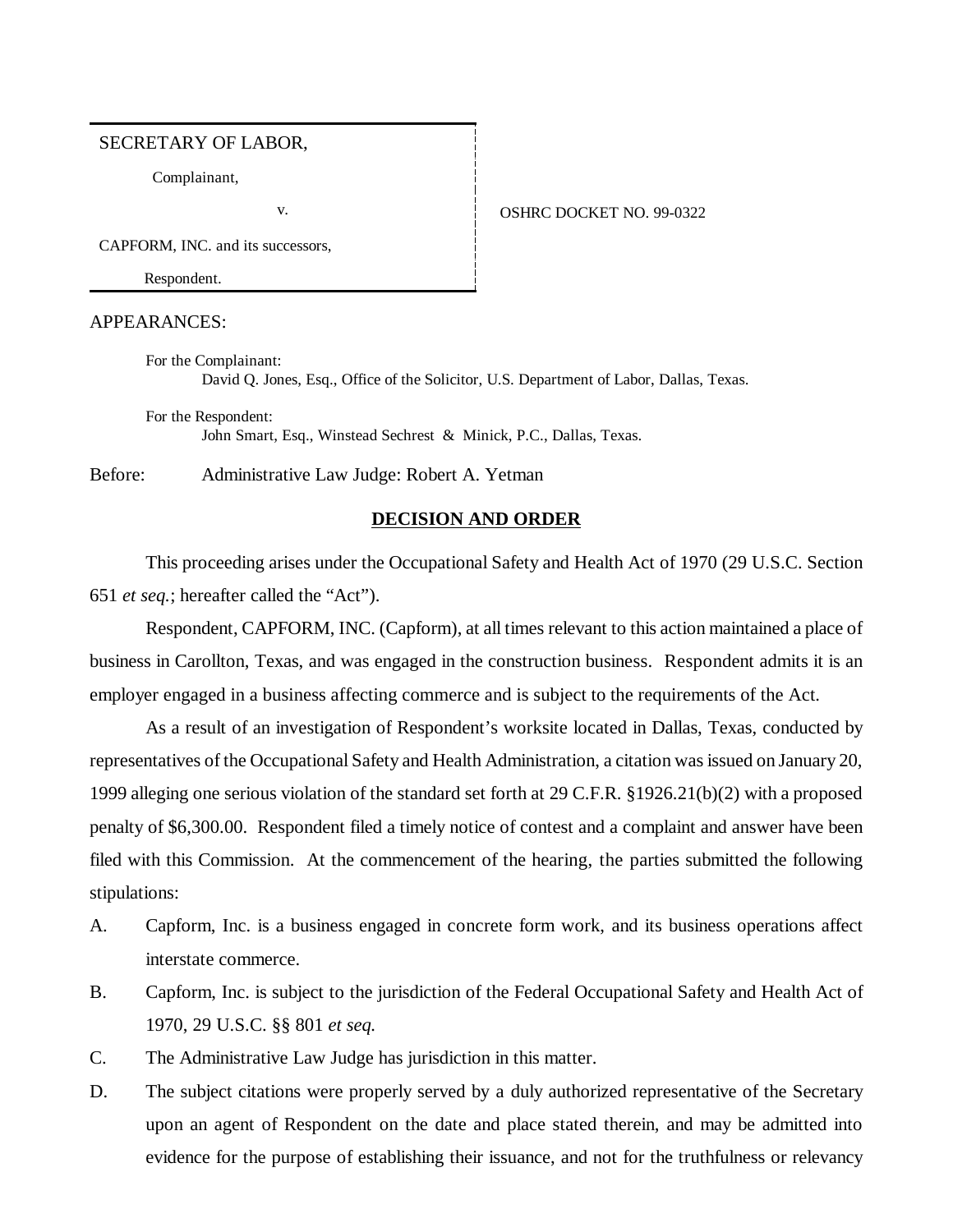of any statements asserted therein.

- E. The exhibits to be offered by Respondent and the Secretary are stipulated to be authentic but no stipulation is made as to their relevance or the truth of the matter asserted therein.
- F. the proposed penalty will not affect Respondent's ability to continue in business.
- G. On the date of the accident and the date of the inspection, Respondent maintained a worksite at U of T Southwest Medical Center located at 5901 Forest Park Road., Dallas, Texas.
- H. The accident resulted in the death of Capform, Inc. Employee, Refugio Trejo.

### **Background**

Respondent is engaged in erecting concrete reinforced buildings using concrete forms. During August 1998, Respondent was engaged as a subcontractor to construct a multistory research building for the Southwestern Medical Center at Dallas, Texas. The skeleton of the building, consisting of columns, walls and floors, was formed by reinforced poured concrete. This matter involves the construction of the concrete floor/ceiling at one level of the building. The floor is constructed by pouring concrete over reinforced steel bars supported by sheets of plywood and wood beams which, in turn, are supported by metal scaffolds placed on the floor below. When the concrete dries, the supporting scaffolds and concrete forms are removed and taken to the next higher level where the process of building forms and pouring concrete is repeated. This case is restricted to the removal of forms supporting the concrete floor.

Respondent supports the floor in sections. Each section is eight feet wide and fifteen feet long (TR 119). The sections consist of plywood supported by 2x6's supported, in turn, by 6x10 timbers (TR 115). The 2x6's are as long as sixteen feet. All of the wood frames are supported by metal scaffolds. When removing the forms, Respondent places "Ellis jacks," which consist of two 4x4's extending from floor to ceiling, and are used to support the beams and plywood. The metal scaffolding is then removed (TR 108). The Ellis jacks are placed in pairs under each side of a section with six jacks (3 sets) for each section of forms (TR 112,120). Two employees, working opposite each other, remove each set of jacks by simultaneously pulling out the bottom of each of two jacks with a twelve foot metal pole known as a "nena" (TR 90,108-109, Exh. R-33b). The nena has a flat metal plate welded to one end which is placed behind the bottom of the jack and each employee is instructed to pull the pipe to dislodge the jack. Although not clearly stated on the record, it is inferred that the forms supported by the Ellis jacks do not fall until the last two jacks supporting a section are removed.

The removal of the Ellis jacks and the collapse of the supporting beams and plywood, known as "stripping," is viewed by Respondent as a hazardous work activity. All personnel are removed from the area prior to dislodging the Ellis jacks because it cannot be determined where the support beams and plywood will go when it hits the floor (TR 114). The area is cordoned off with a tape marked "caution"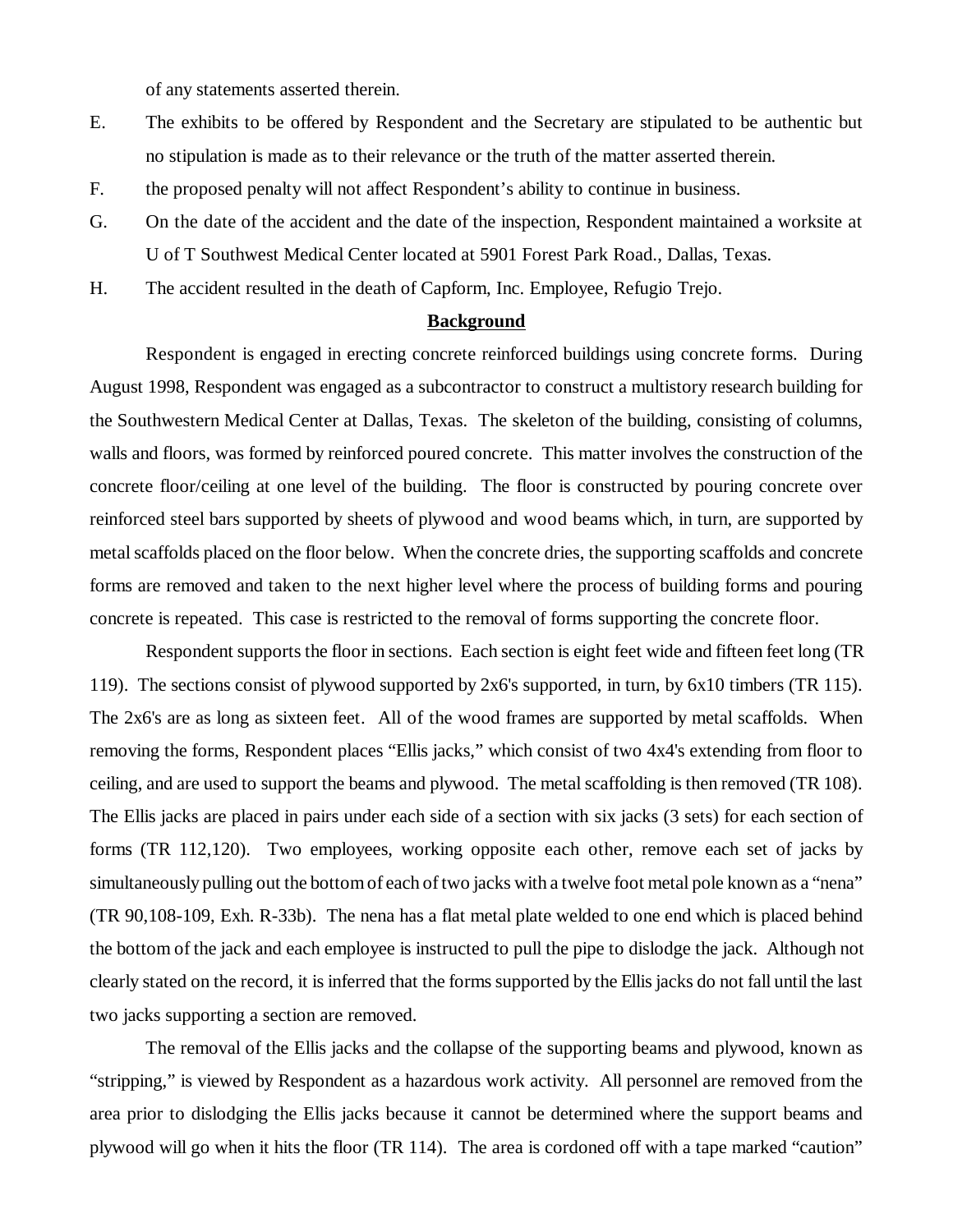or "danger" (TR 127). Although employees have been injured in the past as a result of "stripping," no employee has been seriously injured (TR 127). The only employees allowed in the restricted area during stripping operations are the two employees assigned the task to remove the Ellis jacks (TR 114).

Respondent's foreman, Nicholas Salas, testified that he was the supervisor for the "stripping crew." He has supervised that crew for approximately six years and has twenty years' construction experience with Respondent (TR 1204,113). Salas stated that Respondent has no written safety procedures regarding the dismantling of overhead concrete forms (TR 102); however, he was verbally trained by his previous supervisor regarding the method which should be used to dismantle those forms (TR 102). According to Salas, his supervisor, who was not identified on the record, developed the stripping procedure (TR 103) but there is nothing in Respondent's safety manual that Salas is aware of regarding stripping operations (TR 103). Although Salas conducts tool box safety meetings for his crew, he has never conducted a tool box safety meeting for stripping procedures (TR 103). The investigating compliance officer testified on behalf of the Secretary that she believed that the procedure utilized by Respondent to remove forms as described above was "industry practice"; however, she stated that it may be acceptable to push the Ellis jacks in rather than out "with other precautions" (TR 45). Moreover, the compliance officer stated that the procedure utilized by Respondent to remove shoring materials did not violate any safety standard (TR 46).

On August 11, 1998,<sup>11</sup> Foreman Salas and his crew were engaged in "stripping" forms. However, he was shorthanded and was in a hurry to complete the job (TR 99,131). Salas learned that the "columns and forms" crew had finished their work for the day and he requested the carpenter foreman, Ciro, to send members of that crew to assist in the stripping operation. Mr. Ciro sent brothers Jose and the decedent Refugio Trejo and Able Gonzales to assist Mr. Salas' crew. Refugio Trejo had been working for Respondent since June 25, 1998 and had not performed stripping operations for Salas in the past (TR 36,40). Foreman Ciro proceeded to the work area with his crew members (TR 118).

Upon reporting to Mr. Salas, the Trejo brothers were given verbal instructions regarding the stripping operation. Since neither brother spoke English, Mr. Salas provided the instructions in Spanish. Mr. Salas testified that he specifically instructed the employees to pull out the bottom of the Ellis jacks with the nena. Because he had not previously worked with these individuals, Salas spent about twenty minutes instructing the employees and observed them remove a section of scaffolding without incident. Salas then left the area and did not observe the events which resulted in the death of Refugio Trejo.

The decedent's brother, Jose Trejo, testified through separate interpreters for Complainant and the

 $11$  Complainant erroneously lists the date of the accident as August 7, 1999 in the citation issued to Respondent.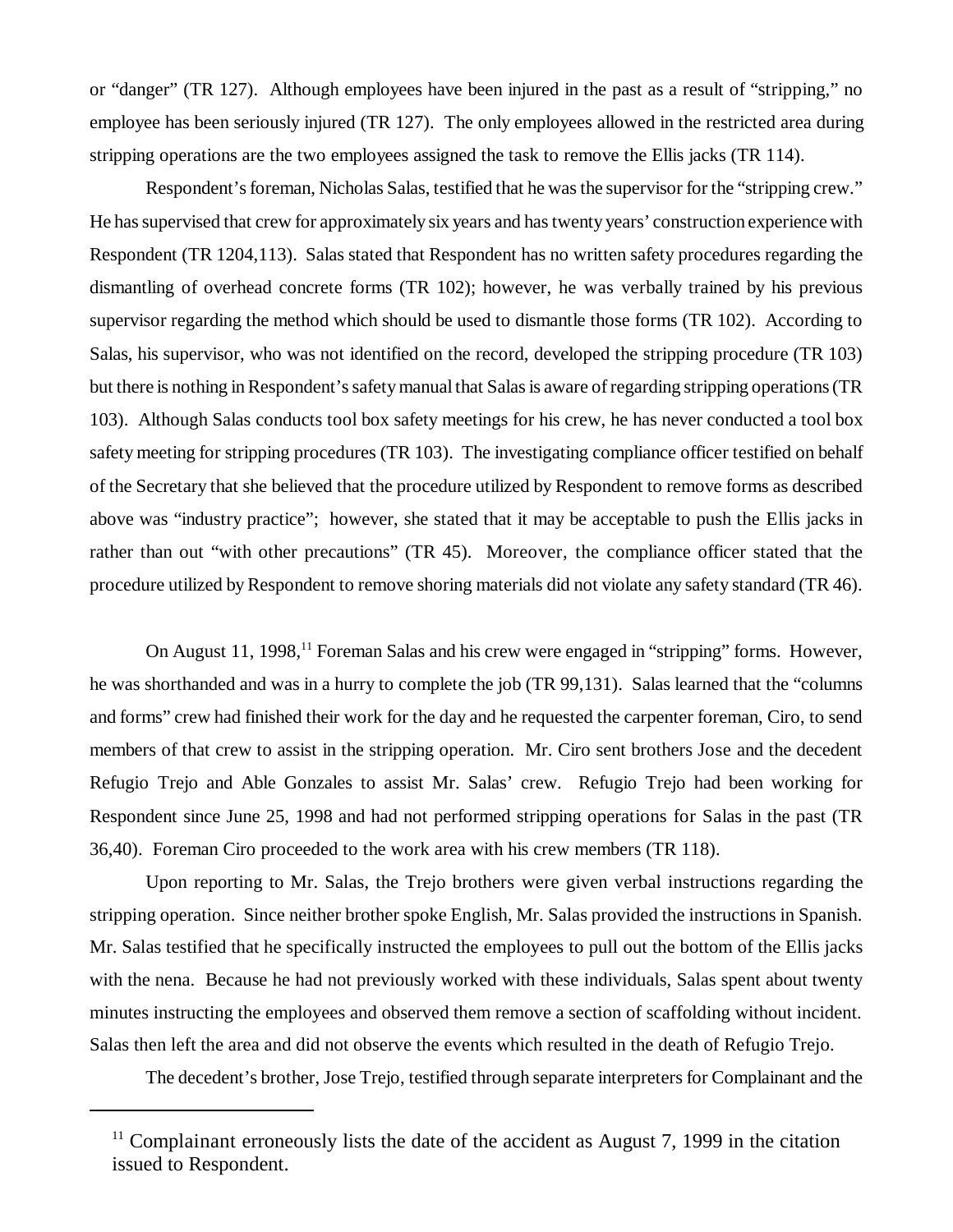Respondent regarding the training that he received from Mr. Salas. The witness testified for Complainant as follows:

Q. Have you ever been trained in removing of shoring?

A. Yes.

Q. When?

INTERPRETER BLAKE: He's been doing it for about a year.

Q. (By Mr. Jones) At the time of the accident in August of 1998 were you trained then in how to remove the shoring?

A. Yes, it was explained to me how to do the job.

Q. Was it explained to you what problems to look for?

A. No.

Q. Did anyone ever tell you not to push the shorings in?

A. I didn't hear it. That's what I said. We were just knocking the shoring down and no one explained to us.

MR. JONES: I have no further questions. (TR 84)

Mr. Trejo testified as Respondent's witness as follows:

Q. Before you started stripping shoring on August 11th did Mr. Salas instruct you and your brother on the proper way to do stripping?

A. Yes.

Q. What did he tell you?

A. How to do it and all that.

Q. What do you mean by "and all that"?

A/ He told us how to break down the material, the proper way of pulling.

Q. Anything else?

A. `No.

Q. Did Mr. Salas show you or tell you how to pull back using the long poles?

A. Yes.

Q. Did he tell you to be careful?

A. Yes.

Q. Why did you think it was important to be -- did you think it was important to be careful doing stripping?

A. Yes.

Q. Why?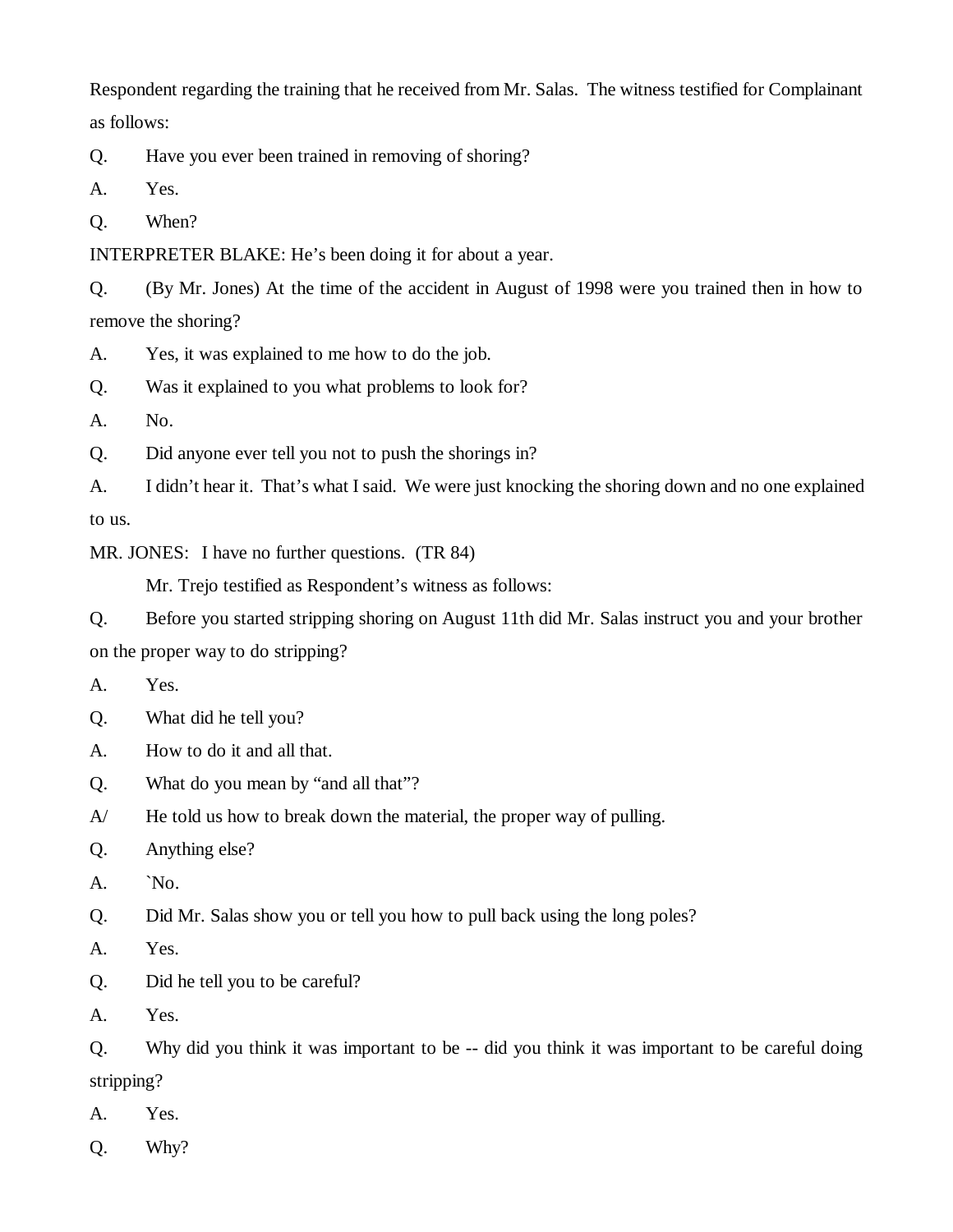A. Because there is danger and someone can get hurt.

Q. What is the danger that you have to be careful about?

A. Something can fall on you, the material, some kind of beam or something. Whatever it is up there can fall on you and get hurt. (TR 90)

Shortly after commencing the "stripping" operation, Refugio Trejo was fatally struck by the top of an Ellis jack. When asked what caused the accident, Jose Trejo, who observed the event, stated "The only thing that [Refugio] did is to push the jack in a direction that he should not have" (Tr 91).

A reconstruction of the accident revealed that an Ellis jack had been placed in close proximity to a covered elevator shaft which protruded above the surrounding floor level (Exh. R 33(b) & 33(c). The elevator shaft covering prevented the employee from pulling the jack out at the bottom. Since he was unable to pull the jack out, the deceased employee pushed it in and, in combination with his brother pulling the opposite jack outward caused the overhead materials to fall in the deceased employee's direction (TR 141). The top of the jack struck the employee inflicting fatal injuries.

Foreman Salas testified that the jack which struck the deceased was not in place when he instructed the employees nor was it in place during the time he observed the employees perform stripping operations. According to Salas, the jack was put in place after he had left the work area by Foreman Ciro's crew (TR 130). Respondent's safety director, Don Wallace, testified that he conducted an investigation of the accident and interviewed a foreman who was standing "three or four feet" behind the deceased at the time that the accident occurred (TR 161). The only foreman in the area at that time was Mr. Ciro, the supervisor of the Trejo brothers TR 118, 161). Mr. Ciro was not called as a witness by either side. However, based upon Salas' testimony that the Ciro crew installed the Ellis jack, it is inferred that Ciro either instructed or observed the Trejo brothers install the jack in close proximity to the covered elevator shaft and was within three or four feet of the deceased when the jack was pushed in (TR 161).

In response to a question as to the proper manner to remove the Ellis jack that struck Mr. Trejo, Foreman Salas stated:

A. I see two things. Number one, go to other side and tie a rope on the bottom and pull, or get like two 2 by 4's nailed together and hit them on the bottom, you know, being at least 20 feet away.

Q. Okay. Well, what would be the first thing he should do upon seeing that there was a problem?

A. Tie a rope on the bottom and pull it.

JUDGE YETMAN: Did you tell him that?

#### THE WITNESS: No, sir. (TR 136)

Safety Director Wallace also stated that the employee should have gone "around on the other side and pull on [the jack]" . . . . (TR 205). There is no evidence in the record that Foreman Salas, Foreman Ciro or anyone else instructed the employees to dismantle the jack in the manner described by Salas and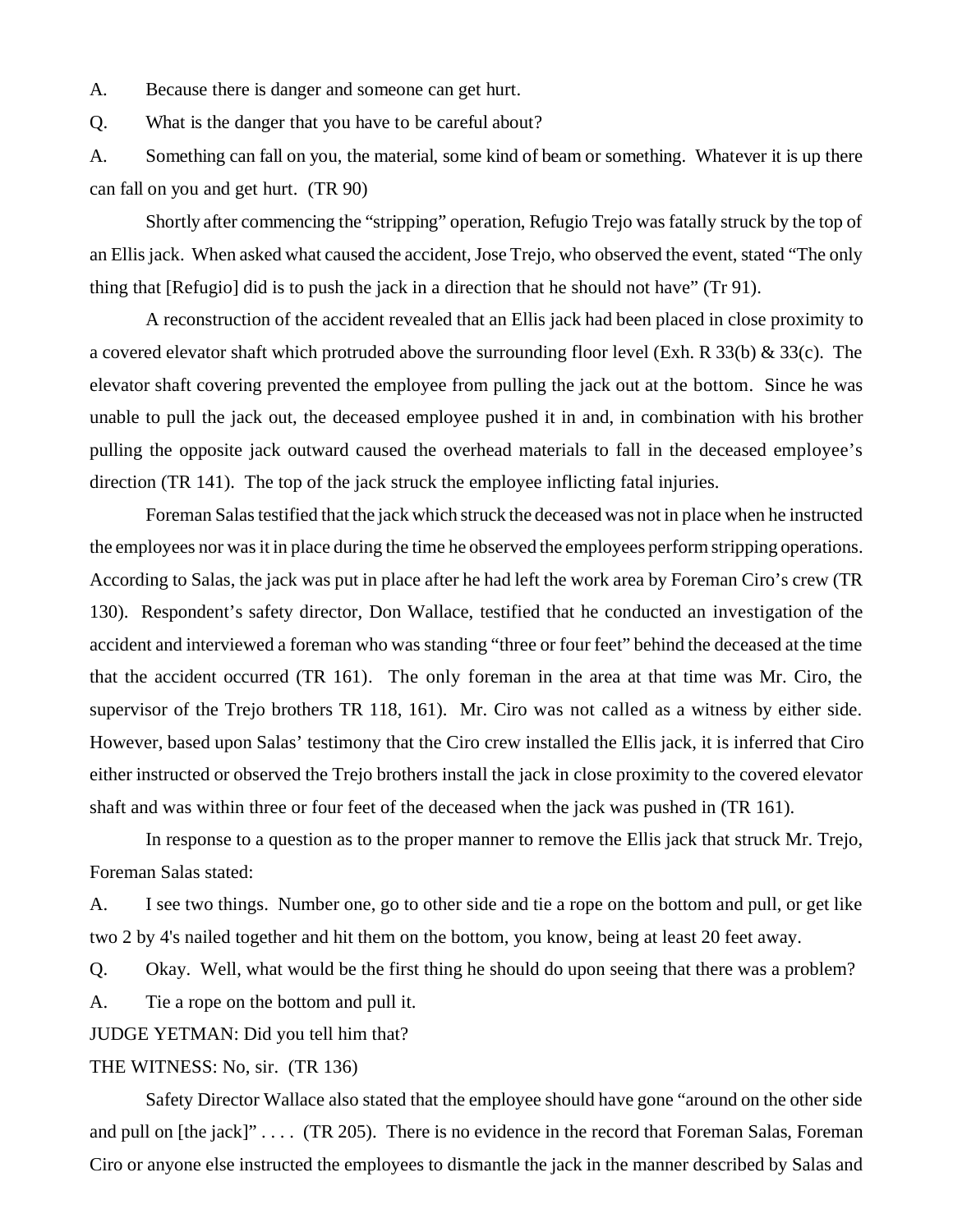Wallace.

Based upon the foregoing, Respondent was issued a citation alleging one serious violation as follows:

29 CFR 1926.21(b)(2): The employer did not instruct each employee in the recognition and avoidance of unsafe condition(s) and the regulation(s) applicable to his work environment to control or eliminate any hazard(s) or other exposure to illness or injury:

a) On and around August 7, 1998, employees shifted from alternate operations to performing stripping operations were not adequately trained to recognize and avoid the hazards associated with the removal of shoring.

#### **Discussion**

The standard cited in this matter requires employers to have an effective safety program with regular and frequent safety meetings. It is not sufficient to leave safety meetings to the discretion of foremen. *T.E. Driskell Grading Co.* 1987-90 CCH OSHD ¶28,498. Moreover, the employer must conduct regular and frequent inspections of the worksite to uncover hazardous conditions. *R&R Builders* 1991-93 CCH OSHD ¶29,531 (1991). The term "regular and frequent" is non specific; however, the Commission has defined it as that which a reasonable person familiar with the size of the worksite and the magnitude of the ongoing construction activity would understand as how often inspections should be conducted to keep track of safety hazards. *J.A. Jones Construction* 1991-93 CCH OSHD ¶29,964. It is critical that employees, especially inexperienced employees, be informed by supervisory personnel of the dangers associated with the specific hazardous activity in which they are engaged. *National Industrial Constructors, Inc.* 583 F.2d 1048 (8th Cir. (1978).

In this case Respondent argues that Foreman Salas explained the "stripping procedure" to the Trejo brothers and specifically instructed them to pull out the Ellis jacks. Moreover, according to Salas, he instructed the employees to ask for instructions in the event that they encountered any problems. However, after watching the employees for a short time, Salas left the work area and did not observe the work activity, notwithstanding the fact that the employees were not a part of his regular crew. In his absence, the conditions of the work area were changed either under the direction of Foreman Ciro or within his presence. Thus Ellis jacks were put in place without Salas' knowledge and with the concurrence of Foreman Ciro. There is no evidence in this record indicating that Foreman Salas or Ciro instructed the employees regarding the proper method for removing Ellis jacks that could not be pulled out due to immovable obstructions. In this regard, Respondent's supervisory personnel failed to provide the safety training contemplated by the standard.

Moreover, Respondent has failed to provide sufficient evidence to support the employee misconduct defense. The record reveals that Respondent did not have written safety procedures regarding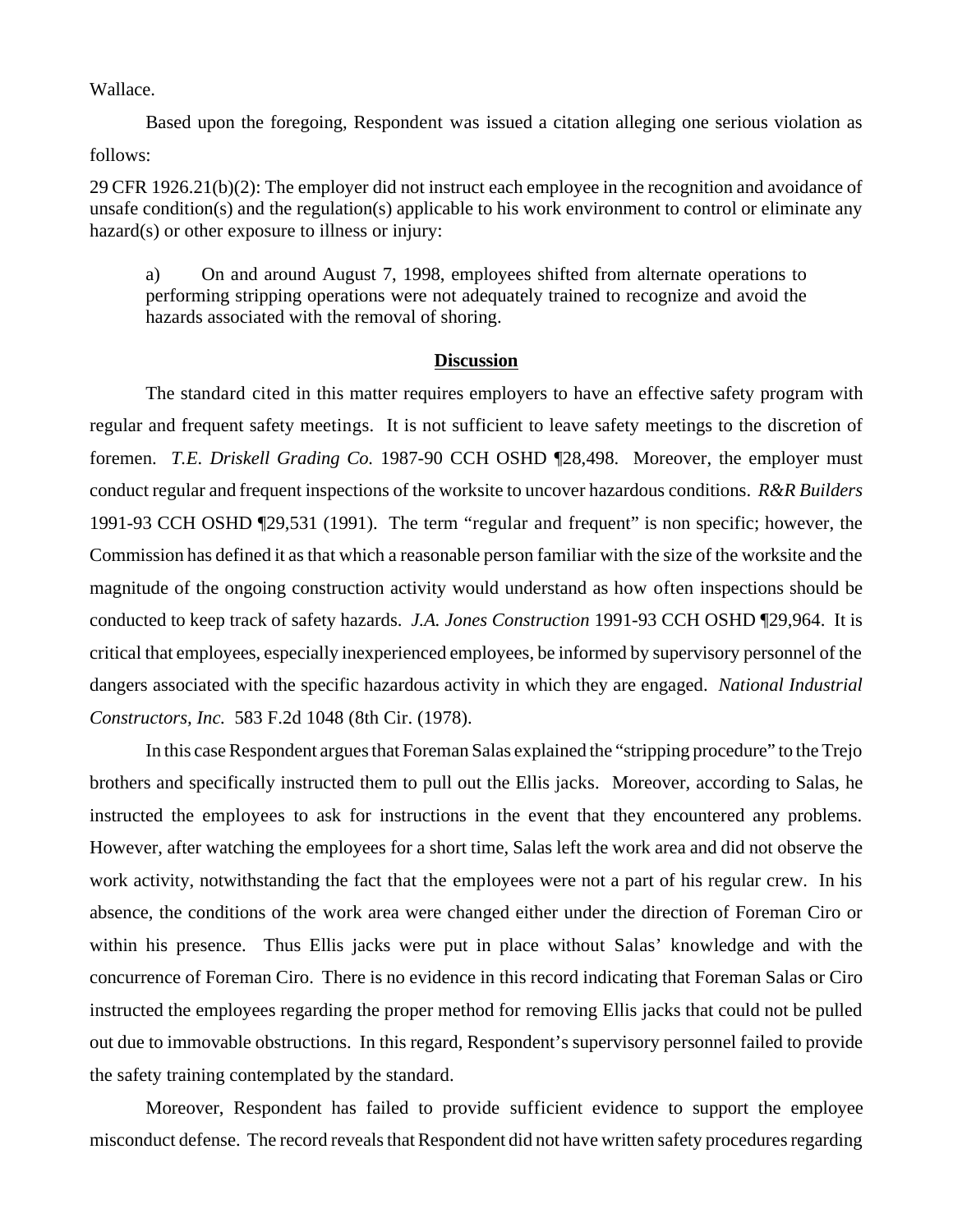the proper manner in which to conduct "stripping" operations nor did foreman Salas conduct regular tool box safety meetings regarding the stripping operations. In this admittedly hazardous work activity, Respondent failed to provide the necessary safety instructions and supervision to inexperienced employees. Thus, the violation is AFFIRMED. Since the violation resulted in the death of an employee, it is affirmed as a serious violation.

With respect to the penalty, it is clear that the violation presents a high gravity factor. Futhermore, there is nothing in this record which supports a reduction of a penalty due to the Respondent's size o good faith. On that basis the proposed penalty in the amount of \$6,300.00 is assessed for the violation.

### Findings of Fact

Findings of fact relevant and necessary to a determination of all issues have been made above. *Fed. R. Civ. P. 52(a).* All proposed findings of fact inconsistent with this decision are hereby denied.